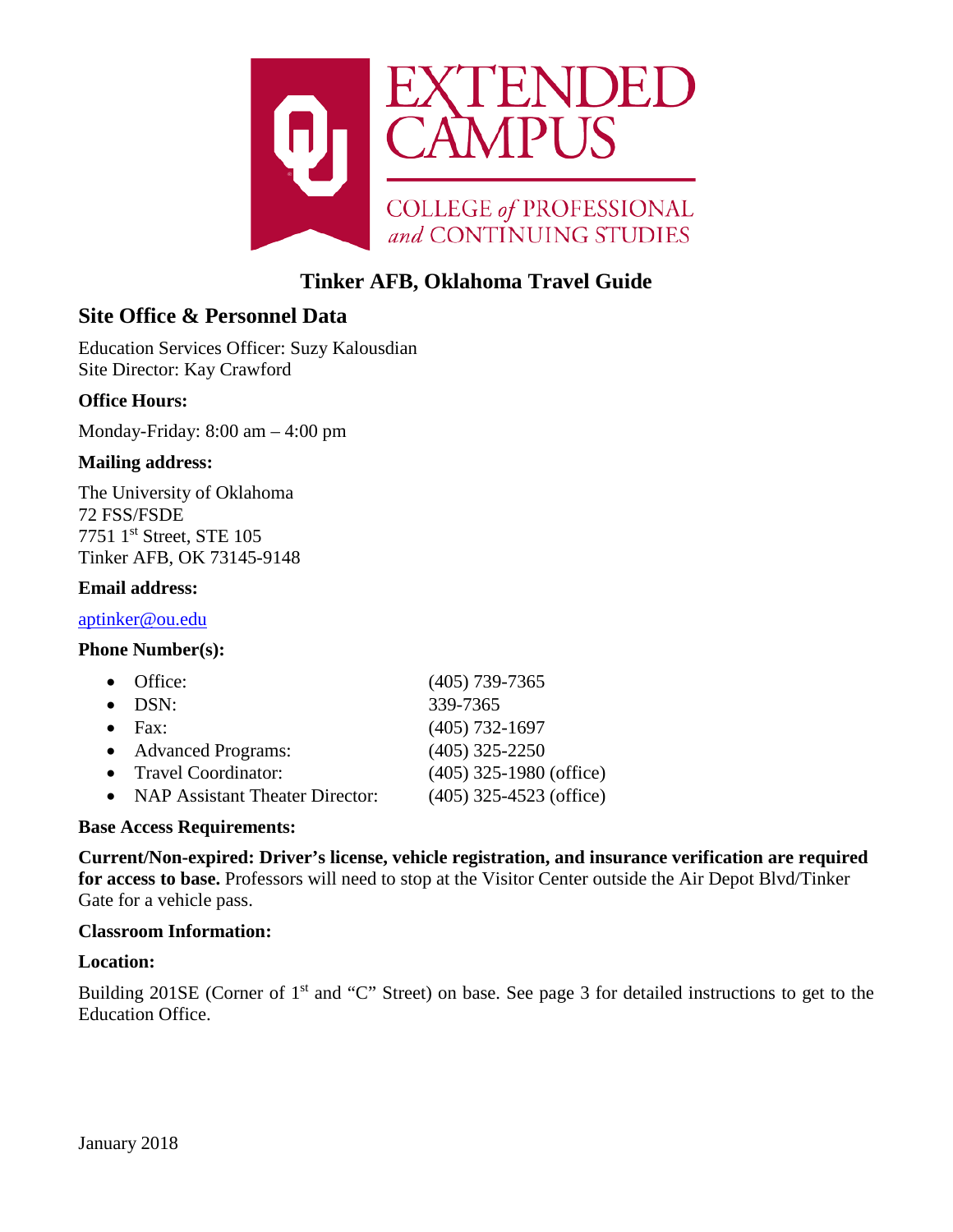## **Class Schedule:**

- Friday: 5:30 pm 9:30 pm
- Saturday: 8:30 am 4:30 pm
- Sunday: 1:00 pm 5:00 pm

# **Available A/V equipment:**

Overhead projector, screen, dry erase board, TV/DVD/VCR, and computer projector with wireless internet capability is available in every room. The instructor will need to bring an "HDMI Adapter" if he/she plans to use their own computer (laptop, tablet, etc.) in conjunction with the equipment provided in the classroom.

# **Classroom information:**

- There is no copier available. Please prepare and bring all copies with you to base. Advanced Programs does not reimburse for copies of class materials.
- Classrooms must be left in the same condition as they were found. There should be no waste left in the room. This must be strictly enforced.
- Please do NOT rearrange any of the furniture in the classroom.
- The professor is responsible for locking the building each evening and opening the building on Saturday and Sunday mornings.

# **Lodging for Advanced Programs Professors:**

No accommodations are available on base for professors. If a professor is traveling more than 60 miles to teach at the site, they will receive reimbursement for lodging. If you need suggestions on a local hotel, please contact the Site Director at Tinker. Advanced Programs will reimburse up to the current government lodging rates for overnight stay in the Midwest City or Del City area. GSA website: <https://www.gsa.gov/travel/plan-book/per-diem-rates>

### **Driving Directions:**

# **Directions from Norman to Tinker via Sooner Rd.:**

Travel north on 12<sup>th</sup> Street, this will become Sooner Road. Continue on Sooner Road past the I-240 intersection to SE 29<sup>th</sup> Street. Turn right on SE 29<sup>th</sup> Street and go east to the intersection of SE 29<sup>th</sup> and Air Depot Blvd. Turn right and go under the interstate. You will then come to the Tinker AFB Visitor Center just before reaching the Air Depot Blvd/Tinker Gate.

### **Directions from Norman to Tinker via I35**

Travel north on I-35 to I-40. You will then take I-40 East and follow it until you come to the Air Depot Blvd/Tinker Gate exit, 157B, which is the entry point for the base from I-40. The Tinker Visitor Center is located at the Air Depot Blvd/Tinker Gate.

# **Directions from North of Oklahoma City to Tinker:**

The recommended route to Tinker AFB from north of Oklahoma City is to proceed south on I-35 or I-235 to I-40 East (Fort Smith exit) in Oklahoma City. Continue on I-40 east following the Fort Smith signs until you reach the Tinker AFB exits. Exit right at the Air Depot Blvd/Tinker Gate, 157B. The Tinker Visitor Center is located at the Air Depot Blvd/Tinker Gate.